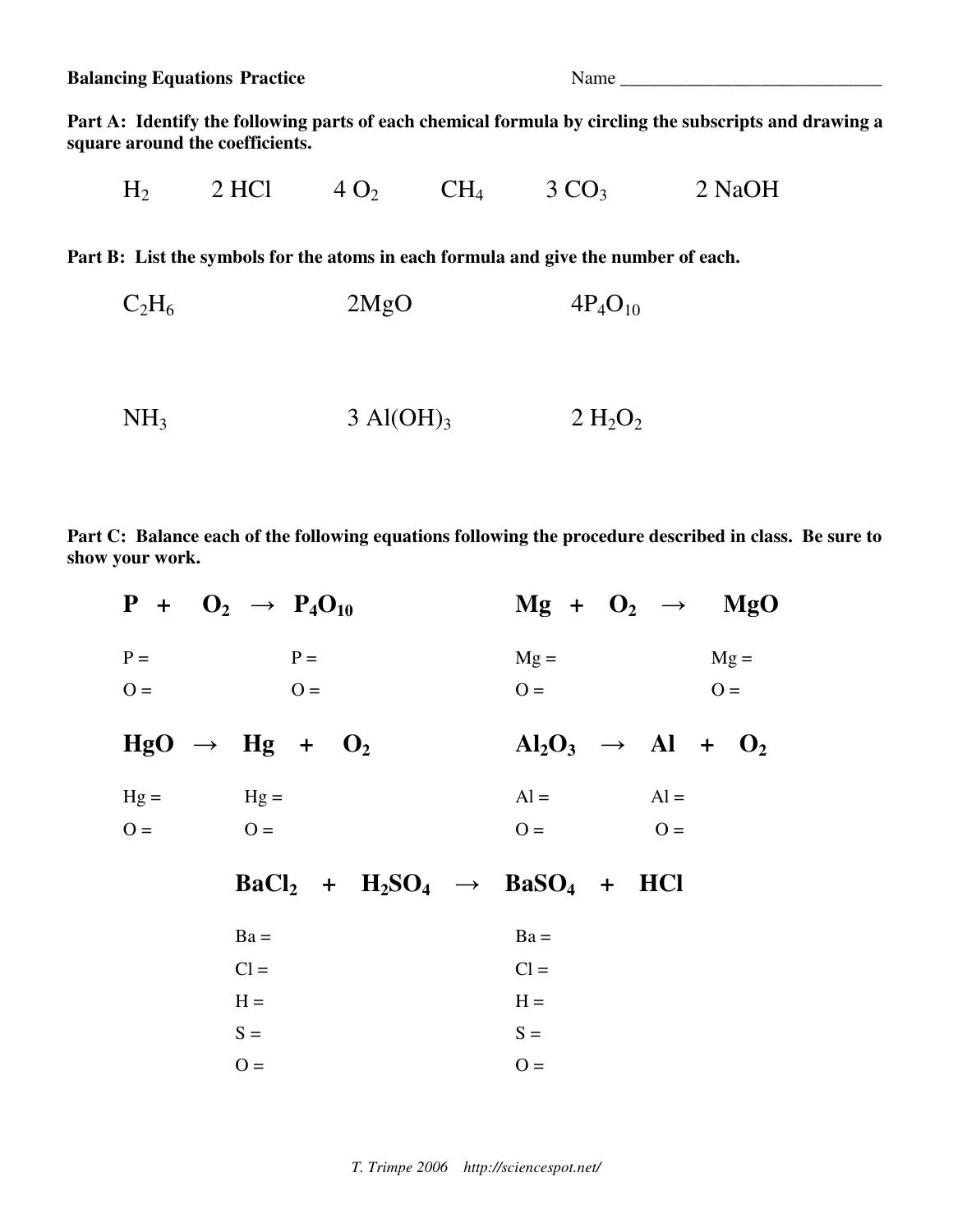**Part D: Practice Problems – Balance each equation using the process from Part C.** 

 $Cl_2 + NaBr \rightarrow NaCl + Br_2$   $H_2 + N_2 \rightarrow NH_3$  $Na + Br_2 \rightarrow NaBr$  CuCl<sub>2</sub> + H<sub>2</sub>S  $\rightarrow$  CuS + HCl

 $HgO + Cl_2 \rightarrow HgCl + O_2$  C +  $H_2 \rightarrow CH_4$ 

## Challenge Problem: Give it your best shot!

 $C_2H_6 + O_2 \rightarrow CO_2 + H_2O$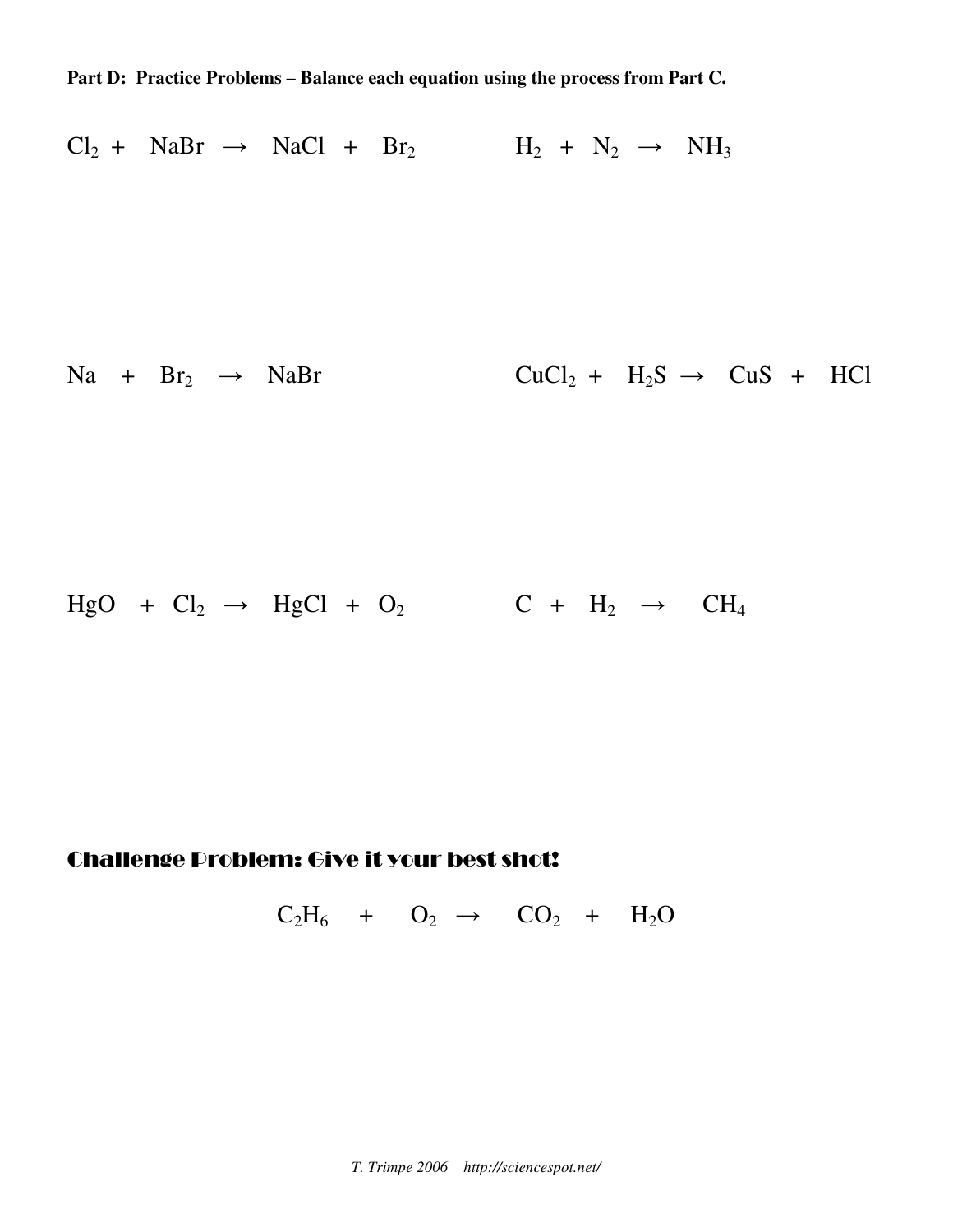**Balancing Equations Practice ANSWER KEY**

**Part A: Identify the following parts of each chemical formula by circling the subscripts and drawing a square around the coefficients.** 

$$
H_2 \qquad \boxed{2} \text{HCl} \qquad \boxed{4} \text{Q}_2 \qquad \text{CH}_3 \qquad \boxed{3} \text{CQ}_3 \qquad \boxed{2} \text{NaOH}
$$

**Part B: List the symbols for the atoms in each formula and give the number of each.** 

| C <sub>2</sub> H6 | 2MgO                        | $4P_4O_{10}$                    |
|-------------------|-----------------------------|---------------------------------|
| $C = 2$           | $Mg = 2$                    | $P = 16$                        |
| $H = 6$           | $Q = 2$                     | $Q = 40$                        |
|                   |                             |                                 |
| NH <sub>3</sub>   | $3 \text{ Al}(\text{OH})_3$ | 2 H <sub>2</sub> O <sub>2</sub> |
| $N = 1$           | $Al = 3$                    | $H = 4$                         |
| $H = 3$           | $Q = 9$                     | $Q = 4$                         |
|                   | $H = 9$                     |                                 |

| Part C: Balance each of the following equations following the procedure described in class. Be sure to |  |
|--------------------------------------------------------------------------------------------------------|--|
| show your work.                                                                                        |  |

|             | $4P + 5O_2 \rightarrow P_4O_{10}$        | $2Mg + O_2 \rightarrow 2MgO$      |        |
|-------------|------------------------------------------|-----------------------------------|--------|
| $P =$       | $P =$                                    | $Mg =$                            | $Mg =$ |
| $O =$       | $O =$                                    | $O =$                             | $Q =$  |
|             | $2HgO \rightarrow 2Hg + O_2$             | $2Al_2O_3 \rightarrow 4Al + 3O_2$ |        |
| $Hg = Hg =$ |                                          | $Al =$<br>$Al =$                  |        |
| $Q =$       | $O=$                                     | $Q =$<br>$O =$                    |        |
|             | $BaCl2 + H2SO4 \rightarrow BaSO4 + 2HCl$ |                                   |        |
|             | $Ba =$                                   | $Ba =$                            |        |
|             | $Cl =$                                   | $Cl =$                            |        |
|             | $H =$                                    | $H =$                             |        |
|             | $S =$                                    | $S =$                             |        |
|             | $O =$                                    | $O =$                             |        |